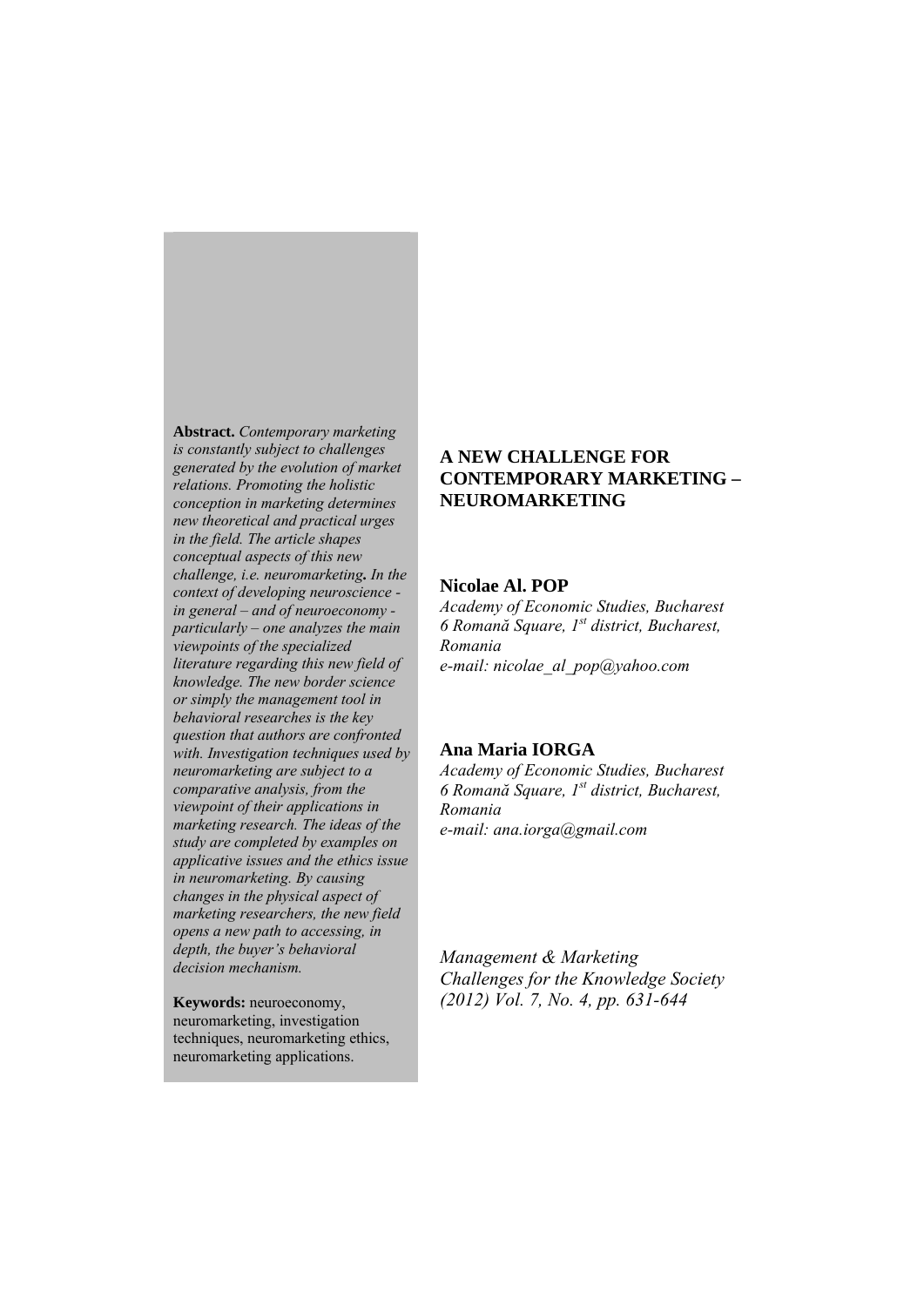## **1. Introduction**

Remarkably dynamic field of knowledge, contemporary marketing is constantly subject to challenges that market relations' evolution brings about. Given the general background of satisfying in full the requirements of demand carriers (be they organizational or individual), profitable for the economic agents involved, marketing is confronted with the constantly swifter changes in the economic behavior of all stakeholders. These changes are generated by the swift action world – and macro-economic factors. Market globalization, changing the physical aspect of exchange relations – under the empire of generalizing the new electronic communication technologies –, but especially the mutations in the purchase and consumption behavior put theory and practice under the pressure of constant challenge.

 At the beginning of the third millennium, the American school of marketing's promotion of Kotler's *holistic marketing concept* (Kotler et al., 2002) was a new challenge for the theory and practice of the field. The need to clarify concepts and to render operational the tools of investigation determines the marketers to explore new marketing developments.

 Since it is a social-human science called upon to optimize flows of goods, services, ideas and rights that constantly meet human needs, *marketing* is characterized, first of all, by its *interdisciplinary nature* (Zaharia et al., 2009). Such characteristics generated numerous border fields in marketing research. Computer marketing is only one such example. This is a way of translating the holistic thinking into an empirical-oriented action, a way of turning computer information into a decision-making rationale (Schebesch et al., 2010) with multiple implications (from designing new products to more efficient ways of distribution or to manners of involving directly the beneficiary of the services in the provision of the said service).

 During the last decade, a new challenge appeared for this management science (as we call marketing) and that is *neuromarketing.*

 This study tries to clarify the conceptual framework of neuromarketing, to validate or invalidate its statute of border science, but especially to decipher its main fields of application.

### **2. Neurosciences and neuroeconomy's ranking among them**

Neurosciences differ from psychology in the sense that the former studies the brain's anatomy and physiology, whereas the latter deals more with studying the mind. The popular saying *"…mind is what the brain does"* (Damasio, 1994) is not entirely true because the brain coordinates numerous vegetative physiological processes, essential for survival, but which our mind does not perceive in a conscientious manner (adjusting the heart beat, adjusting the circadian rhythm (sleep/wake) etc.) (Perrachione, 2008). The progress that IT and medicine made in the last decades opens new fields of knowledge for radiology. Using new techniques of lighting the brain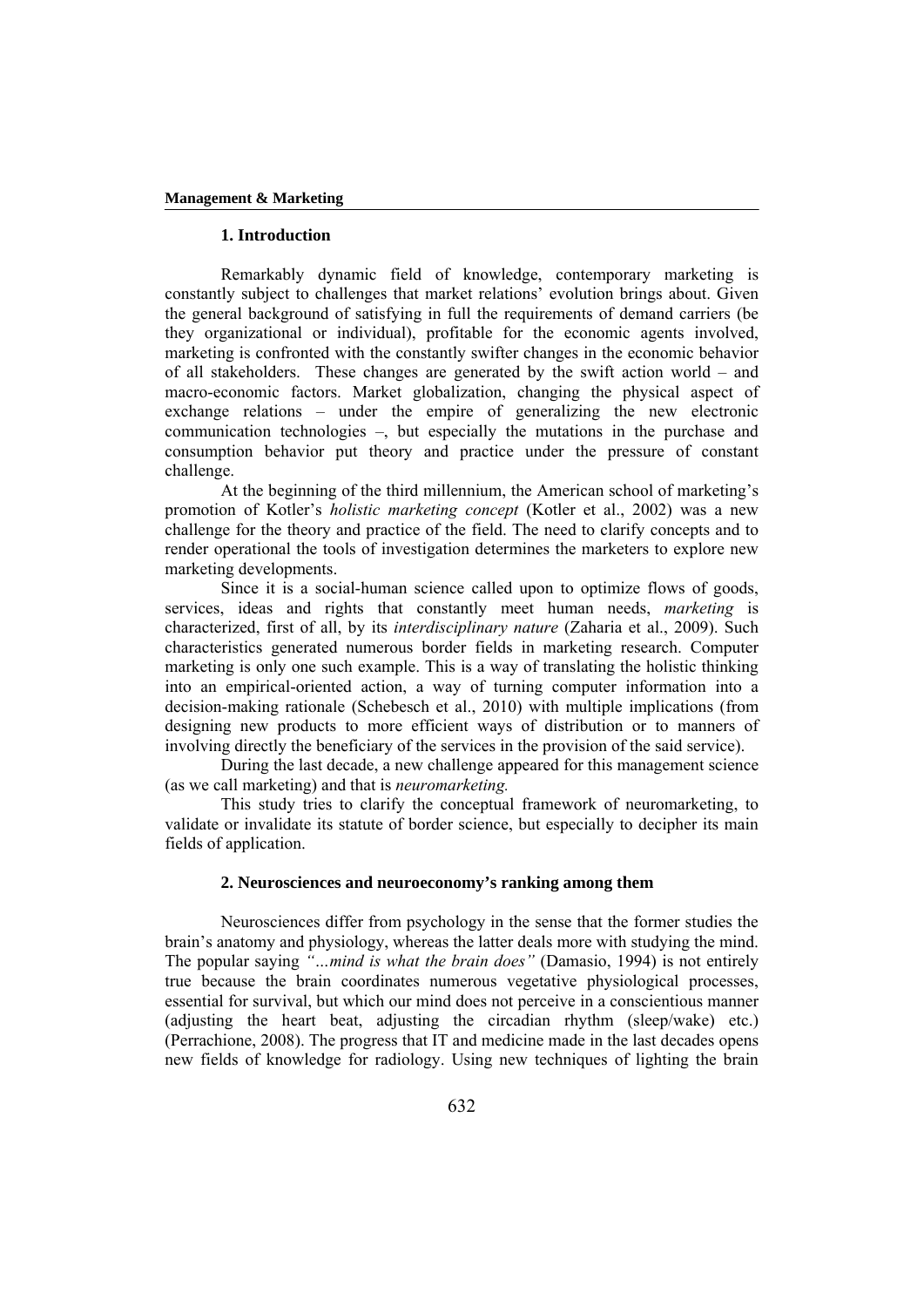with electrodes, of analyzing hormonal secretions and telemetry with micro sensors lead to a more in-depth knowledge of the relations in the human brain with the numerous external stimuli that the individual is facing (Georges and Badoc, 2010).

According to Perrachionne (2008), neuroscientific research must take into account three major components: *location, connection and representation.* Location refers to the area in the brain with a more intense activity consequent to perceiving a stimulus. The anatomy of the nervous system is a highly researched topic and numerous *brain maps* exist already, maps that present various areas with their functionalities. For instance, one knows that the hippocampus plays an important role in developing memory (McGaugh, 2000), the amygdala determines fear-triggered answers (Maren and Quirk, 2004) and the superior colliculus controls eye movements (Hanes and Wurts, 2001).

Despite "geographical" segmentations of the cerebral cortex, most cognitive processes are assured by neuron networks which are in various structures of nuclei belonging to certain cerebral areas responsible for: *facial recognition* (Kanwisher et al., 1997), *place recognition* (Maguire et al., 1997), *building language* (Caplan et al., 2003) or other more abstract processes, such as *judgment on others* (Saxe and Kanwisher, 2003) or *self-control* (Miller and Cohen, 2001).

The second component that Perrachione (2008) identified as important in neuroscientific research is *connectivity –* the means through which the neurons located in different cerebral regions build synapse relations in order to process information. This can be highlighted through functional magnetic resonance imaging (fMRI), showing crossed correlations, created between certain areas of interest in the brain and interpreting them with the help of sophisticated statistics.

*Representation*, the third component of the neuroscience research stated by Perrachione (2008), examines *the encoding process* that is at the basis of storing and processing information in the brain. The neuronal models are analyzed, from the *spikes* of a couple neurons (Harper and McAlpine, 2004) to expanded models, consisting in hundreds of thousands of neurons from various parts of the cortex and highlighted with the fMRI (Haynes and Rees, 2006; Norman et al., 2006) or with the help of an electroencephalogram (EEG).

Along with the development of *neuroimaging*, new research fields adjacent to neurosciences occurred – *cognitive* (Gazzaniga, 2004,) and *social neurosciences* (Cacioppo and Berntson, 2005). These deal with researching the brain activity of the subjects while subject to complex cognitive processes in order to notice and analyze the brain areas which become active for every process. Neurophysiologic researches started to inspire more credibility than behavioral researches due to the process, which is perceived as direct and non-impressionable (Cacioppo and Nusbaum, 2003). Behavioral research already proved that, as far as the decision-making process is concerned, people do not always behave according to the Homo Economicus concept – rationally and trying to maximize the value of every action (Gilovich et al., 2002). All these processes of knowledge are presently valued on several fields of the economic activity: from corporate economy to environmental economy, from human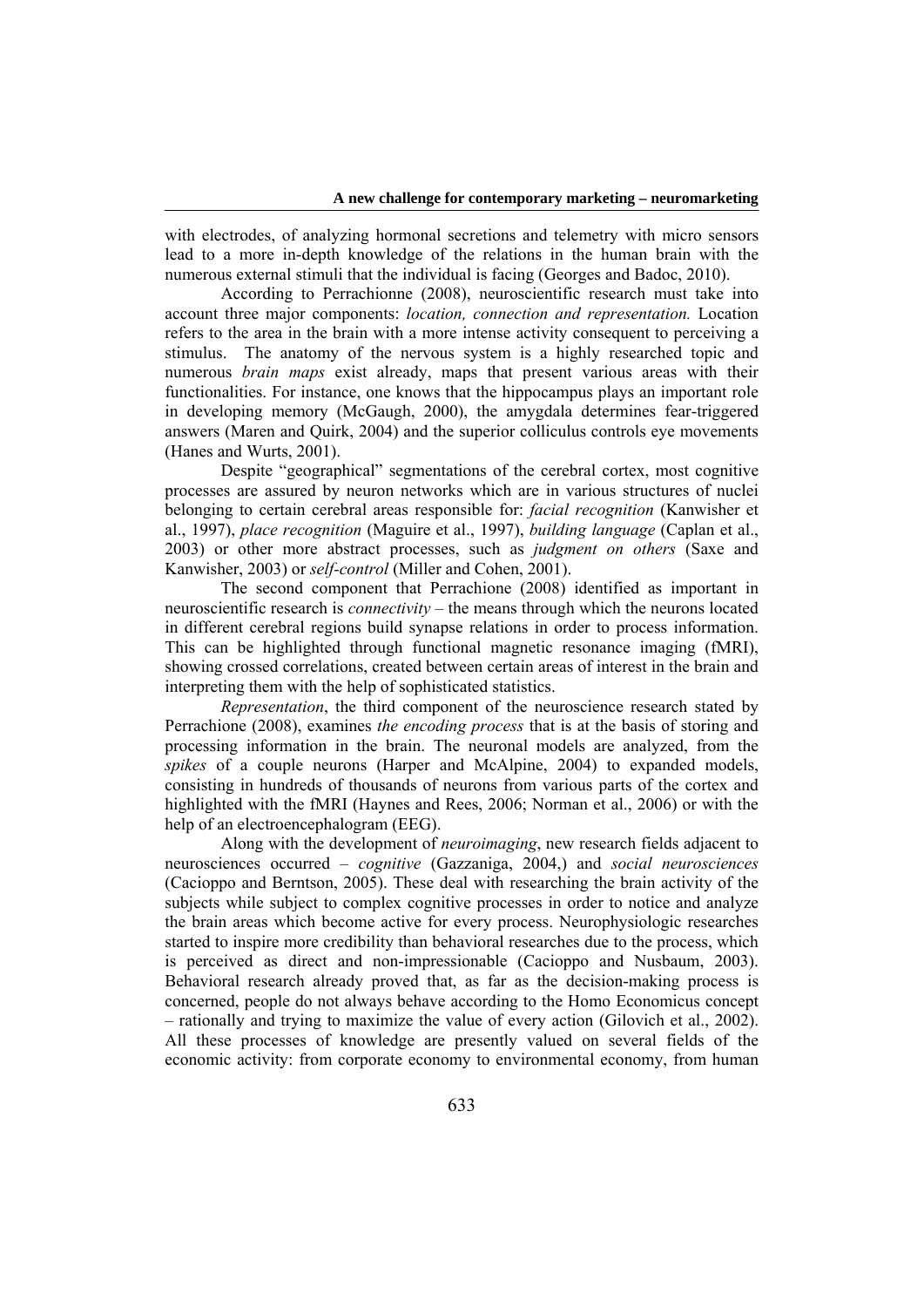resources management to customer relations management. The resulting applications aim for a better use of human, material and financial resources of a company.

*Neuroeconomy* is an interdisciplinary field, at the border between neurosciences and economy and aims to build a neuronal model for the decisionmaking process in the economic context (Egidi, 2008, p. 1178). With the help of neuroimaging techniques, researchers can study brain activity "in vivo", as a reaction to certain stimuli and can establish correlations between the respective stimuli and the triggered reactions.

The entire classic economy started from the premise that people are rational human beings and they first of all follow their own interest (Camerer and Fehr, 2006). Thus, the rational hypothesis is built on two major concepts: most of the times, people assess accurately events around them and, when they make a decision, this targets their direct interest. However, researches show that these concepts are not preserved in people's daily practice. Most of the times, their decisions are rather irrational, bearing a strong emotional load, and people do not always take decisions that only target their own interest (most of the times, if this option benefitted them more and prejudiced the other parties, they are willing to reduce their direct benefit).

Neuroeconomy was consolidated as a fully-fledged field after the increase of the researchers' interest in applying the investigation techniques in neurology on market research. Until recently, the traditional market research believes that the human body is a "black box" that can hardly be apprehended and assessed directly. *"In this respect, numerous theories appeared, trying to explain and interpret the physiological and emotional processes"* (Kenning and Linzmajer, 2011; Howard and Sheth, 1969). Neuroimaging techniques have evolved dramatically in the past years while equipment costs went down, thus allowing researchers to use them on a larger scale in order to "peek" into the consumers' brain and discover brain reactions that are at the basis of complex cognitive processes. Thus, scientists have the possibility to correlate processes such as decision-making, judgment, encoding memory or emotions with marketing concepts, such as positioning, brand loyalty and consumer reaction to marketing messages (Perrachione, 2008).

The development of neuroeconomy, as a fully-fledged research field, is closely influenced by the collaboration between the specialists in the two component branches: economy and neurosciences. This cooperation is not as simple as it may seem at fist glance because the two groups of researchers have different interests and target different objectives. Neuroscience researchers (stemming, most of the times, from neurology or psychology) have concerns regarding the physiology and functionality of the brain per se, while economy specialists are more interested rather in the interpretation of these reactions through economic concepts and the applicability of results in the field of consumer behavior. This is why a successful cooperation between the two fields consists in the manner of phrasing questions that research answers to – phrasing an economic objective as a question focused on brain functionality.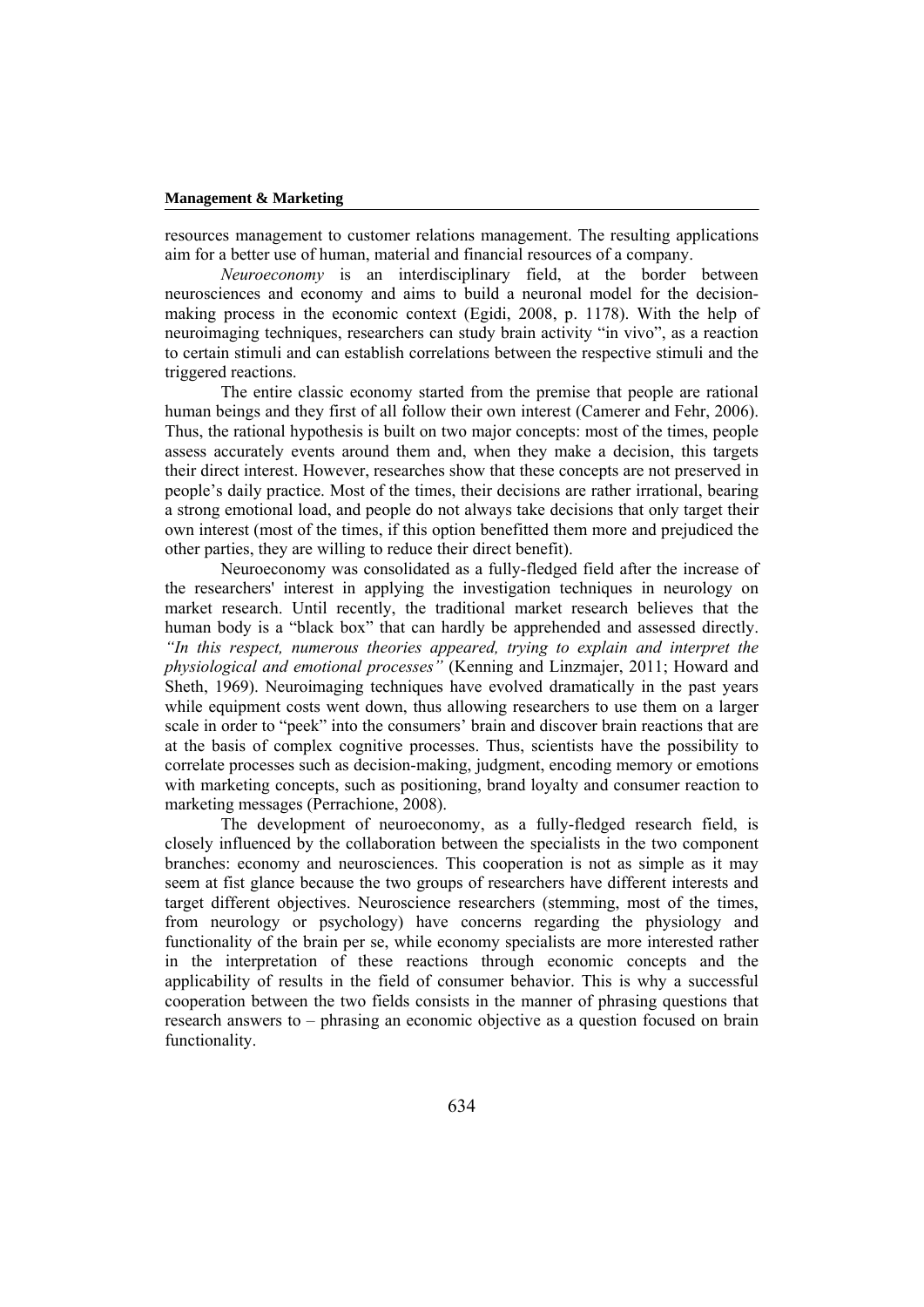### **3. Neuromarketing**

One of neuroeconomy's most dominant applicative developments consists in *neuromarketing.* Bright House Company in Atlanta was the first to use neuromarketing in a press release on the creation of a market research division that uses medical imaging (http://www.prweb.com/releases/2002/6/prweb40936.htm). By applying new research methods that allowed the registration of the subjects' brain activity and the subsequent interpretation of the data, the company aimed to revolutionize the field of market research by applying scientific rules to a dominantly empiric area in which most decisions are taken in random or undetermined universes.

Specialized literature quotes most frequently a study carried out in 2003 and published in 2004 (McClure et al., 2004; Pispers and Dabrowski, 2011), study which was named "Cola Brains" and which focuses on the research of Read Montague from Baylor College of Medicine in Houston, Texas. The experiment carried out by the team coordinated by Montague scanned the brains of a group of people, with the help of functional magnetic resonance imaging, while drinking Coca Cola or Pepsi Cola, stating that the activation of certain areas of the subjects' brain depended on whether they knew the name of the consumed brand. The subjects stated to prefer Coca Cola to the detriment of Pepsi when knowing what they drank, activating the frontal lobe, the cerebral area which coordinates attention and controls short term memory, thus controlling thinking. The experiment highlighted that when the subjects did not know the name of brand they drank they preferred Pepsi, *"activating a structure in the limbic system, which is responsible for the emotional and instinctual behavior"* (McClure et al., 2004; Pispers and Dabrowski, 2011). The experiment showed that Coca Cola ranked on a preferential position in the consumers' subconscious, while the preference for Pepsi was related to taste or experience with the brand.

Another study, showing the cooperation between marketing and neurosciences, was carried out by Plassman et al. (2008) focusing on the impact that the value of a product (a bottle of wine in this case) has on the perception regarding the quality of the product. More exactly, the subjects were asked to taste two bottles of wine and to evaluate the quality of the wine, also knowing – among other details – the cost of the bottles of wine. The more expensive wine received a greater grade from the subjects than the cheaper wine. The subjects did not know that, in both cases, they tasted the same wine. Blind experiment was used up to this point. Then, via functional magnetic resonance imaging, researchers registered the brain activity of the subjects during the experiment and they noticed that, when tasting the more expensive wine, the brain areas responsible for pleasure and reward presented a higher activity than the other areas, suggesting that participants found more pleasure in the more expensive wine. This reaction was not due to a better taste in wine, but to a factor, which apparently had nothing to do with sensorial experience - the price of the product. The added value of this study comes from the fact that it proved that not only psychological reactions can be influenced by external, marketing factors (in this case,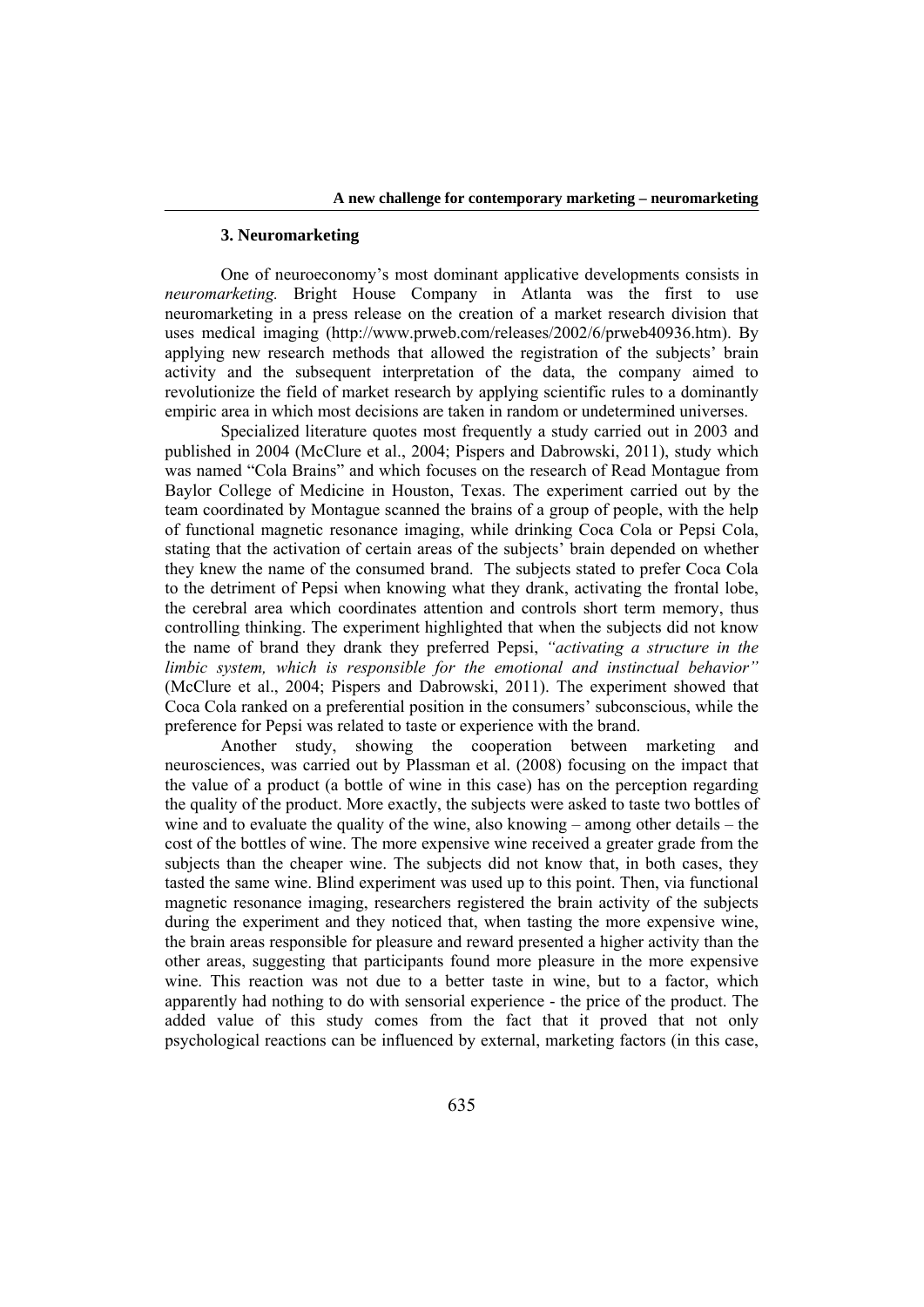the price level), but also the physiological reactions which, theoretically, were deemed objective and precise.

In order to better understand the underlying message of this reaction, we must see what happens in the brain during tasting. The areas responsible for deciphering pleasure and reward, situated in the medial orbitofrontal cortex (MOFC), showed a more intense activity while tasting the more expensive wine compared to the cheaper wine. Nonetheless, the cortical area responsible for processing taste (the main gustatory area, spreading from the post-central gyrus to the insula) did not show any significant change of the brain activity while tasting the more expensive product. To conclude, the perception of taste is a combination between the sensorial and the cognitive information (creating certain expectations or perceptions with respect to the product). To a certain extent, results can be compared to the Placebo effect, based on the same mechanism, which is to create great expectations from the administered drug.

Ale Smidts, director of the Marketing Management Department of RSM in Erasmus University in Rotterdam positioned the neuromarketing concept as a fullyfledged research area and developed its main applications (Roebuck, 2011).

The definitions of neuromarketing are contradictory and researchers have different opinions regarding the classification of this academic field in the category of border sciences or to only consider it a management tool (Fischer et al., 2010). On the one hand, Lee and his colleagues see neuromarketing as "...a valid field of research", which is far more than just "the application of neuroimaging techniques to sell products" (Lee et al., 2007). To Hubert and Kenning (2008), on the other hand, neuromarketing is just a simple business tool and they propose it was called "consumer neuroscience". For the latter authors, implementing the discoveries of neuromarketing should be used as such in the management practice. On the other hand, Constensen (2011) believes that neuromarketing is an interdisciplinary field of marketing research, relatively new and controversial, where "...one interprets psychological and neuro-psychological knowledge in favor of marketing". Georges and Badoc (Georges and Badoc, 2010) claim that neuromarketing is *"the human brain knowing the information processing mechanisms which can generate ideas for substantiating the decisions of the entrepreneurs that want to communicate with their exchange partners"*. The classical model of the human's decision center seen as a "black box" starts to constantly lose its consistency. Thus, for example, the knowledge on the human brain's physiology have allowed designers from the aeronautics industry to design the plane's cockpit or to generate aeronautic messages, making the passengers feel safe during the flight. The abovementioned authors appreciate that probably in a couple of years, the neuromarketing knowledge will merge into the general knowledge of marketing.

 If the classical methods of the behavioral research apply to visible stimuli, leading to a certain purchase and/or consumption behavior, nowadays – due to neuromarketing – the possibility to get closer to the invisible part of neuronal connections, made at the cerebral level, is now possible. One knows, for example, that circa 95% of the mental processes occur without being known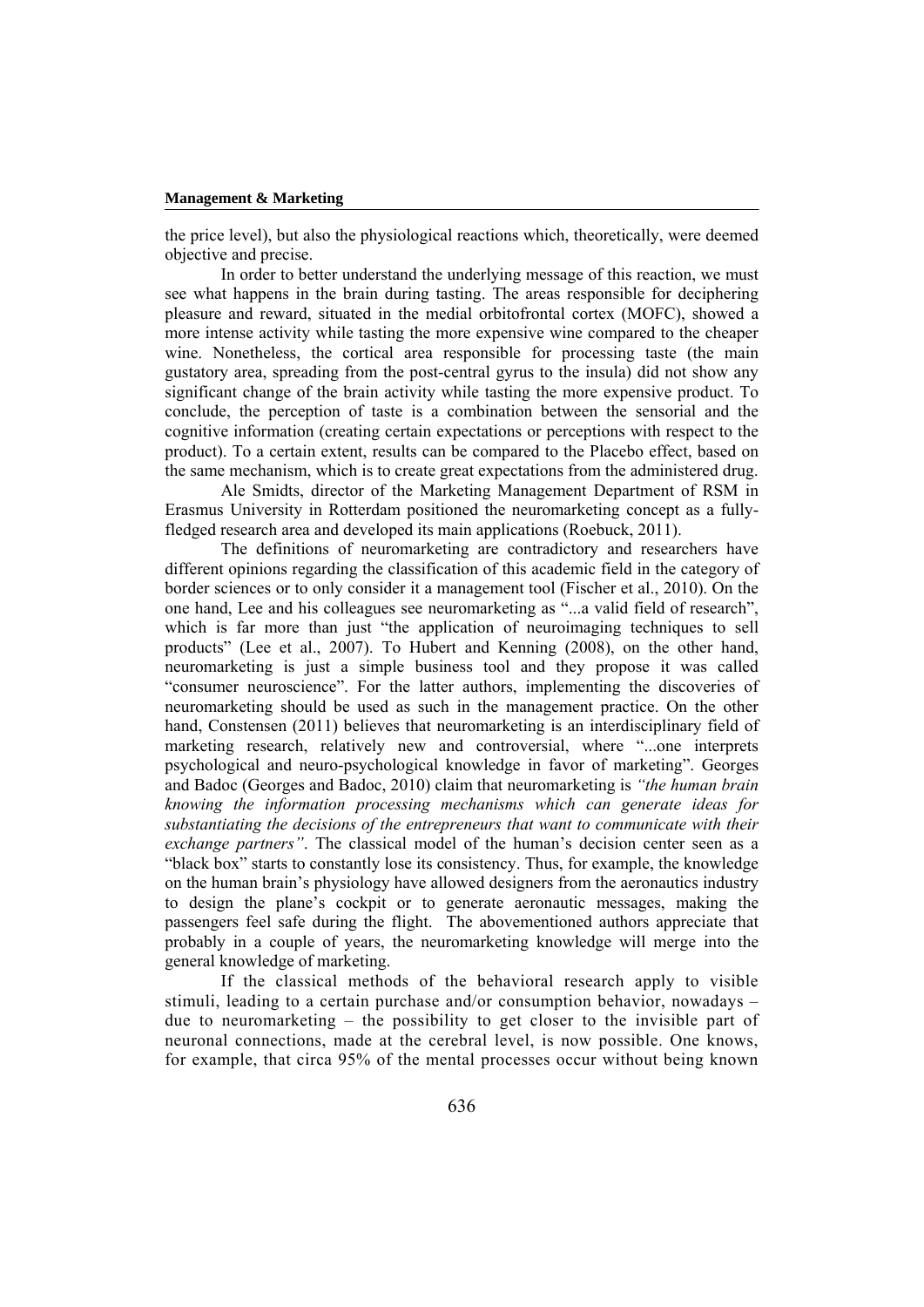(Pispers and Dabrowski, 2011, p. 77). In fact, humans do not express all their thoughts and thus, discussion groups, in-depth interviews and, sometimes, even nonverbal communication techniques used in marketing researches find in neuromarketing a complementary path for entering the decision-making universe of humans.

We appreciate that through the infusion of knowledge brought by neuromarketing in the pertaining area of research, *the physiognomy of studies* will be changed significantly. The methods, the techniques and the classical investigation tools shall not be eliminated but enriched - through complementary input - broadening the horizon of the knowledge in the field. The outcome of this process will consist in the significant increase of the extent to which research will come close to identifying, calibrating and valuing in practice the motivational factors of the purchase and/or consumption action. It is common knowledge that the human judgment often influences the stating of the real causes of the purchase behavior for a product or a service. The fear that the "hidden motives" of the purchase decision will be identified (stemming from modesty or false modesty, from the care for the intimate side of one's own personality etc.) sometimes makes a person state arguments that are more or less closer to one real motivation - during a marketing research, for example.

## **4. Investigation techniques used by neuromarketing**

The ethological studies are deemed to be the precursors of the neuromarketing researches. Ethology is the science that studies animal behavior and includes a section of comparative researches – between the reactions of humans and mammals (Georges and Badoc, 2010). Analogies concern common reactions to fear, stress, reaction to the consumption of certain products, such as alcohol etc. If we were to consider that neuromarketing techniques reunite all the means that register rationally uncontrolled human reactions, than we also can classify – we think – as precursors of the current imaging techniques the *psychophysical* investigations*.* We consider: *the electrodermal response, eye tracking, measuring the heart rate, breathing* or *facial electromyography*, sometimes associated with an imaging representation on the computer screen (Roullet and Droulers, 2010, p. 15). Each of these techniques registers different aspects of uncontrolled human reactions to different stimuli generated by images, sounds, smells, shapes or combinations of the said, having as object a product, a message about the product, a market situation enticing people to purchase or to other ways of determining a behavioral manifestation in favor of the respective object.

 The main set of tools of neuromarketing is however related to brain imaging techniques. For example, in 2009, over 3000 articles were published in the entire world, also tackling the brain imaging issue (Roullet and Droulers, 2010, p. 10). The most used tools in this context are: EEG, functional MRI, GSR and MEG.

*Electroencephalography* (EEG) has been used for a long time in neurology for identifying and measuring brain waves. Its purpose is to measure the variation of the electrical field at the level of the scalpel. The brain waves have various patterns,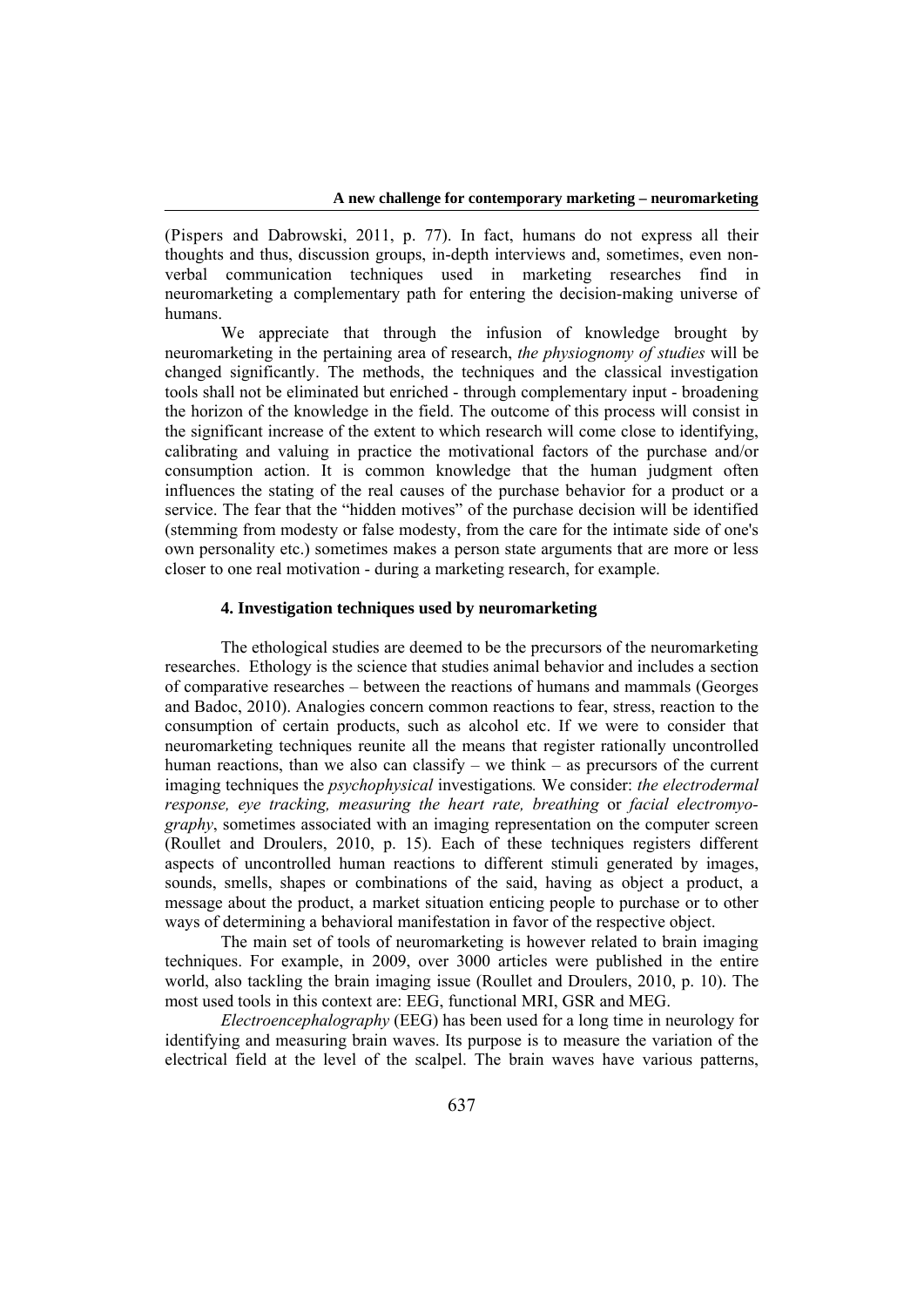depending on the status of consciousness of the respective person and are registered with the help of electrodes placed on the scalpel. The technique is very efficient in registering the moment when the neurons triggered an answer (temporal resolution), registering reactions almost in real time. The technique lacks efficiency with respect to locating the said (spatial resolution) and does not allow the identification of the location, especially in the case of neurons from the deep structures of the brain.

*Magnetoencephalografy* (MEG) traces minuscule magnetic fields, generated by the electrical activity of the synchronized neurons (Roullet and Droulers, 2010, p. 150). This measures the magnetic field generated by the brain's electrical activity. It has a good temporal resolution and a spatial resolution better than the EEG, but it continues to be limited to the activities of the superficial activities of the brain. It allows the tracing of brain processes every millisecond.

*Magnetic resonance imaging* (functional MRI) allows researchers to study the deep structures of the subjects' brain while being exposed to various advertising or communication messages – in general. It also measures part of the processes that occur in the brain when subjects are faced with purchase decisions. The important thing is that this technique does not require that radioactive contract substances be administered, allowing the possibility to repeat the observations on the same subject. The method is based on the difference of the hemoglobin's magnetic signature, if this is saturated or not with oxygen (Constensen, 2011, p. 75). By measuring the level of oxygen in the blood brought by the cerebral arteries, the technology is based on the principle that neurons need oxygen in order to supply their activity. Every time a synapse discharges, they extract more oxygen from the arteries that feed them, thus changing the magnetic field. The essential improvements brought by this technique compared to the other two mentioned above come from its spatial resolution almost 10 times better than in the case of the EEG or MEG (Morin, 2011). Another major advantage is the penetration of the brain's deep tissues, allowing the researcher to notice even the smallest structures (registering the activity of a voxel = cubic pixel). On the other hand, the temporal resolution is not very good due to the fact that it measures an indirect change of the metabolism and this is displayed with a delay compared to the moment of discharge of the synapse.

 The *Near-Infrared Spectroscopy* (NIRS) uses the issue of low energy infrared ray beams into a helmet crossing the calvaria. The infrared photons only penetrate the brain on a few mm and are reflected differently by the oxyhemoglobin or by the deoxyhemoglobin in the blood (Roullet and Droulers, 2010). This is how the active brain regions are traced.

 Most of the times when researchers want to study both the superficial structures of the brain (responsible for the superior cognitive functions) and the deep structures (related to emotions) specialists combine the presented technologies (e.g., EEG/MEG with the functional MRI) taking into account the strengths and limitations of every technology.

 The neuromarketing researches carried out with the help of these techniques allow for a far better accuracy than the classical tools – focusing on verbal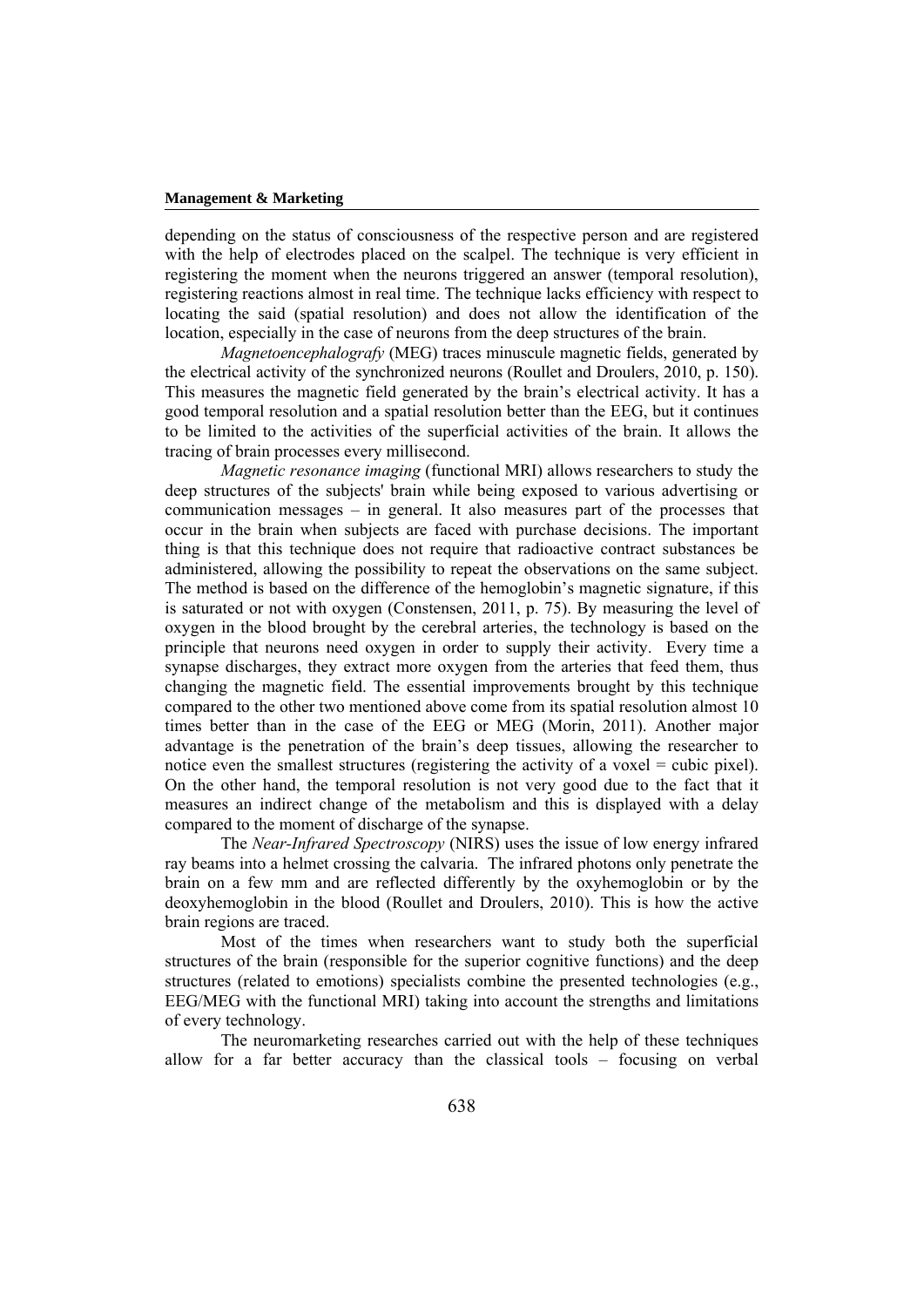#### **A new challenge for contemporary marketing – neuromarketing**

communication – because they are in the area of non-verbal input and are not based on declarative information. At the same time, the new investigation technologies described above have entered differently in the spectrum of marketing researches. These are most often used in *ad design*, especially due to the very important financial resources absorbed in the field. In the case of advertising, they had the highest level of resonance for online advertising and online retail (Pispers and Dabrowski, 2011). The two main neuroimaging tools used in neuromarketing research are EEG and fMRI. According to the characteristics of the neural activity to be measured, researchers can use either one of the tools or both. For example, short brain activation may not determine a measurable change in the hemodynamic state, therefore may not show up in the fMRI recordings. But it still can be captured through EEG. On the other hand, a strong activity of neural structures situated deep in the brain is not likely to show up on the EEG recording, but it will be picked up by the fMRI scan for sure. Table 1 presents a comparative analysis of the two main research techniques: EEG and fMRI.

*Table 1*

| Characteristics                 | EEG                                                                                                                                                     | fMRI                                                                                                             |
|---------------------------------|---------------------------------------------------------------------------------------------------------------------------------------------------------|------------------------------------------------------------------------------------------------------------------|
| <b>Temporal resolution</b>      | Very good, records brain activity<br>milliseconds after stimulus exposure;<br>allows for correlating the neural<br>activity with the respective stimuli | Poor - signal delay 2 seconds after<br>stimulus exposure and reaches max.<br>value 10 sec later                  |
| Spatial resolution              | Poor, captures only subcortical<br>neurons' activity                                                                                                    | Very precise - cerebral activity can<br>be accurately localized, even in deep<br>structures                      |
| Neural activity<br>localization | Often impossible; records superficial,<br>sub-cortical neuronal activity<br>involved in the frontal lobe's decision<br>making process                   | Allows for locating deep structures<br>involved in complex processes<br>(emotions, long-term memory<br>encoding) |
| Other                           | Easy to use, portable, non-invasive                                                                                                                     | Strict protocols, not portable                                                                                   |
| characteristics                 | Cost of use and equipment rather<br>cheap                                                                                                               | Equipment is very expensive                                                                                      |
|                                 | Recordings are blurred by adjacent<br>movements: eye movements,<br>blinking, cardiac beat, etc.                                                         | Considered the "Golden standard" in<br>Neuromarketing research                                                   |
| <b>Types of</b><br>research     | Allows for real-life shopping<br>environment studies: in-store<br>shopping                                                                              |                                                                                                                  |
|                                 | Studies mainly the neural activity of<br>frontal lobes (decision making<br>studies)                                                                     |                                                                                                                  |

### **Comparative analysis of EEG and fMRI**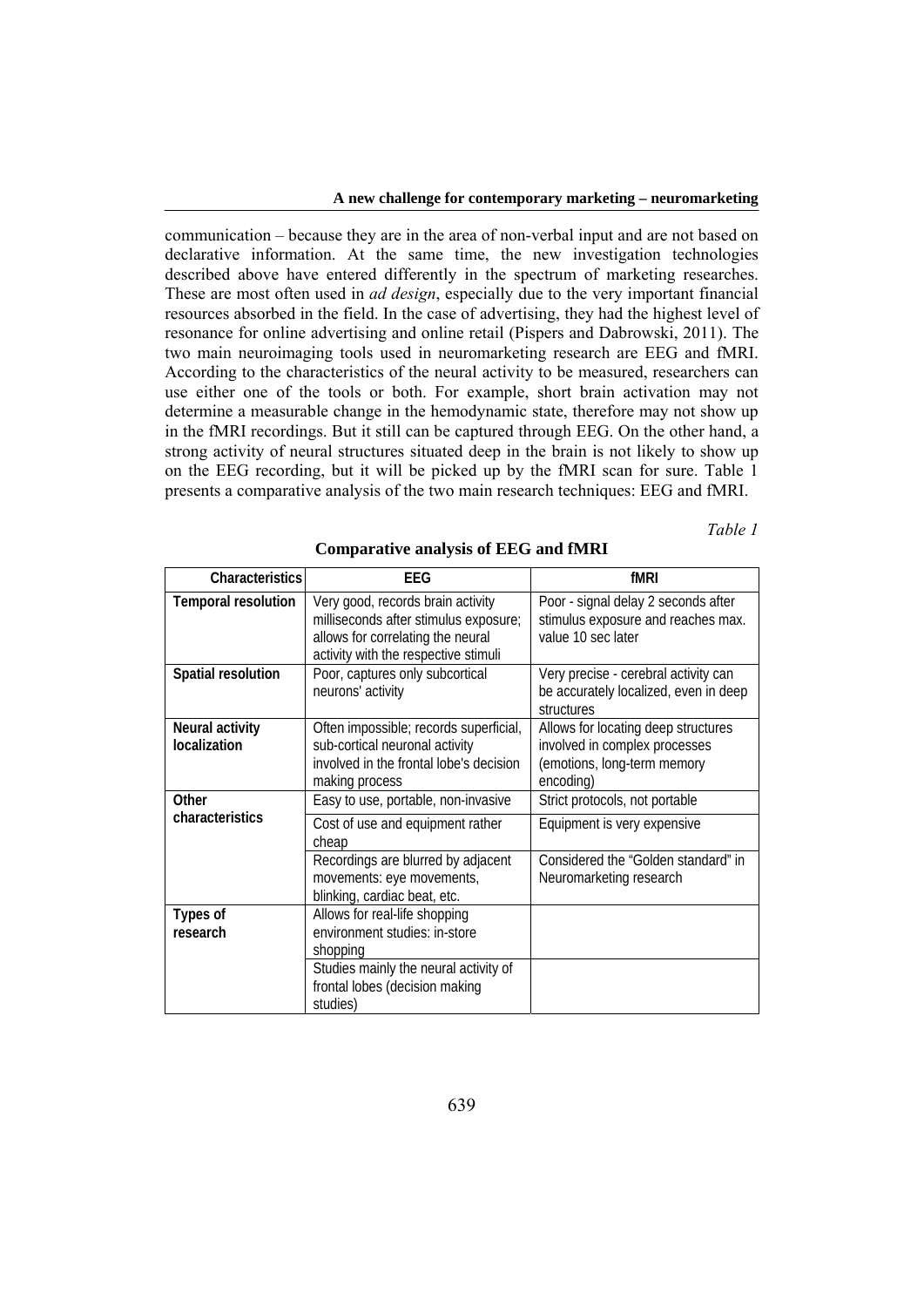## **5. Main areas of application of neuromarketing**

The research based on neuromarketing techniques has numerous areas of application, from designing new products to integrated ways and means of communication with the demand carriers. Ariely and Berns present some of the areas where such researches are used successfully in a relatively recent study (2010). These are:

 • *Designing food and beverage products:* the perception of flavor is a complex process, which requires the integration of numerous sensorial stimuli, such as taste, texture, smell and looks. The neuroimaging tools proved to be efficient in decoding this complex process and can be successfully used in designing the new product;

 • *Architecture for designing a new building*: measuring the brain activity generated by the image of various parts of a building or by integrating the discoveries of imaging into the building design process. This is possible with the help of a virtual reality, which allows researchers to create very accurate building or environment simulations and to measure, with the help of a functional MRI the subject's brain activity that "wander" virtual corridors.

 • *Movie industry:* a study with the help of a functional MRI carried out on subjects that looked at a scene from the western movie *The Good, the Bad and the Ugly* showed that the cortical answer triggered is similar for all participants. This experiment yielded the practice to measure different movie scenes and to include or exclude scenes from the final version of the movie depending on the registered brain reaction. The same procedure is applied in the music industry where studies carried out with the help of a functional MRI can predict future listening results of new musical segments.

 Other areas of use of the results of neuromarketing researches include: selling various groups of goods (cosmetics, food, exclusive products and services etc.), designing various categories of advertising material, websites or organizing online shops. Researchers can measure or assess – as the case may be – broad areas of emotions, interest, trust, loyalty to a product, service or brand, fear or withdrawal.

 One of the questions of great interest for the marketers is "How do buyers select their products?" Aside from the seemingly-rationality of the decision making process, we know that emotions play an important role in how and what we choose. We can therefore *"talk about a new dyad composed of cognitive knowledge and emotional knowledge,"* (Brătianu, 2011, p. 166) that eludes the inquiry of traditional research techniques.

From the desire to attract a larger share from the *buyer's wallet*, companies spend significant amounts to study the purchase behavior and to redesign their product or shop layout. According to Pelău (2011) the products that address basic needs and employ a cognitive-based decision making process should be placed opposite to the store entrance, while products that are more emotional-laden should be placed in the customers' way, as they are purchased based on an emotional, impulse behavior process.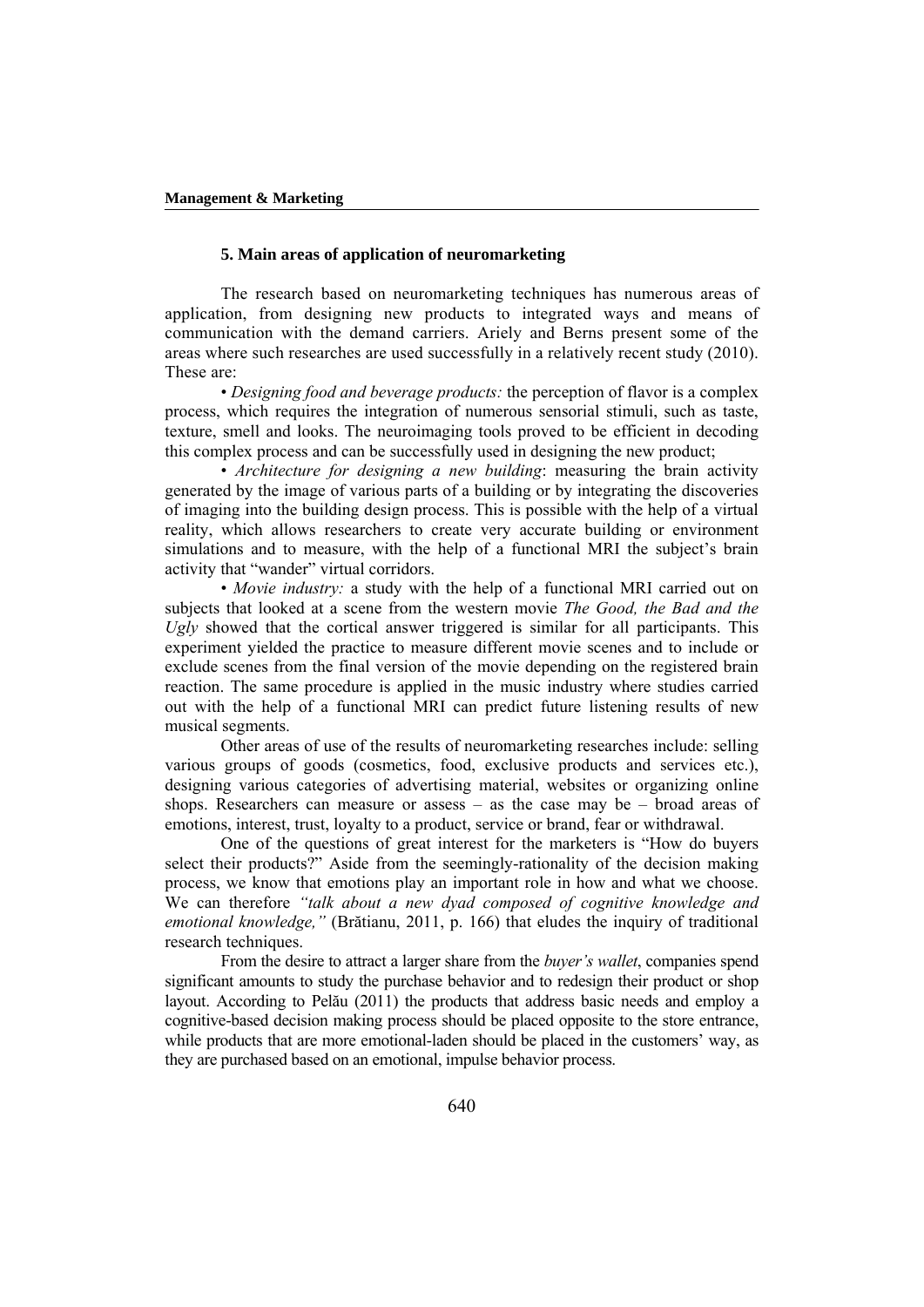As per an *ESOMAR* study in *2011 Global Market Research Study* (www.esomar.org/web/research-pepers/book.php?id-2253) the value of the marketing research at the world level in 2010 was of circa 31.2 billion USD. We are not surprised that marketers are enthusiastic about any new technology, which promises to answer the abovementioned question. Neuromarketing consists in one of the fields appropriate to offer the necessary tools for as precise an answer as possible to this question.

## **6. Ethics issues in neuromarketing**

A distinct and highly sensitive issue of neuromarketing is *its ethical nature.*  Reactions already coming from associations for protecting the rights of consumers against using imaging techniques and other tools of the same nature for researching the buyer's behavior did not take too long to come about. Neuromarketing techniques can surely become manipulative. However, we need to clarify the meaning of this manipulation. *Manipulation* is defined as *"...determining, through means of psychological influence, a human group, a community or a mass of people to act against their interests"* (http://dexonline.ro/definitie/manipulare) and it is thus presented as a means of persuasively inducing somebody else's interests. One must discuss about the positive or negative meaning of manipulation. A customer subject to this process is "guided" or not toward its own interest. We believe that the answer to this question can clarify at least partially the positive or the negative sense of manipulation. If we take the example of a book or movie that wants to increase audience, the neuromarketing techniques support the human brain in stimulating reading, watching or hearing. *Cognitive ergonomics* (Georges and Badoc, 2010, p. 32) and specialists in the field can create the favorable environment necessary to reach such an objective. These specialists check the writing or release rules so that the human brain to be fully coached. In a book like "The Da Vinci Code" or a in a movie like "Titanic", these ingredients are used in full in order to fully coach the reader/viewer. Among the rules for manipulating the human brain of the reader or of the viewer, one can mention (Georges and Badoc, 2010, p. 201):

- playing on the stress of the reader/viewer;
- managing the sequence of information given to the viewer/reader and thus receiving information before the actor or the character, the former knowing something that the latter has yet to find out;
- playing on the memory of the viewer/reader so that the story does not end before receiving the elements of a future sequence:
- playing on the viewer/reading taking a decision etc.

 Neuromarketing methods surely influence the human brain and try to build the loyalty of the buyer/consumer, but in a *new, associative manner*, militating to involve the latter, to make him/her a partner.

 The classical rules of commercial ethics are fully valid and the marketer's main duties should be to militate consistently for getting them involved.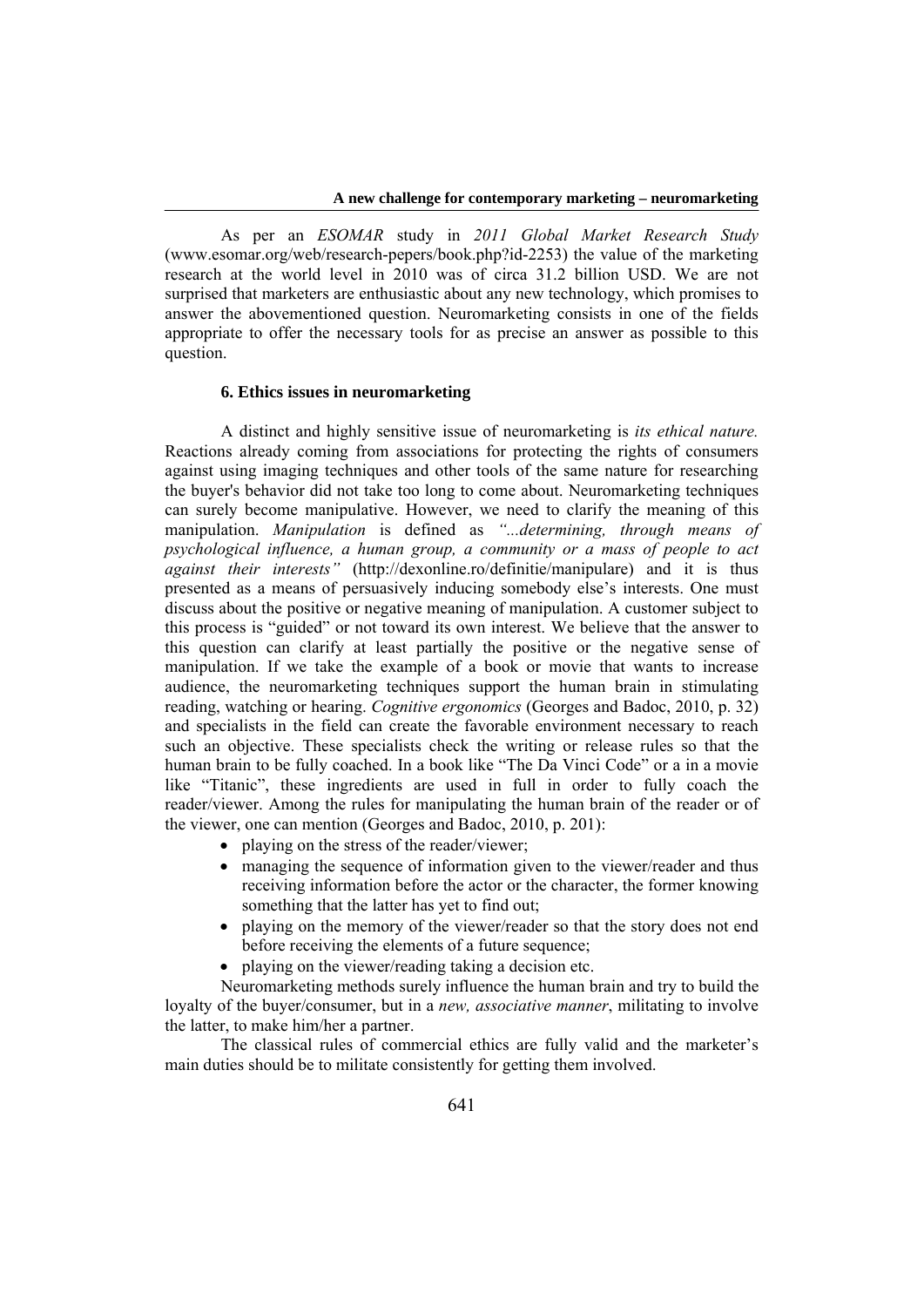## **7. Instead of conclusions**

- a) We appreciate the methods and techniques presented in this study as a set of interface elements between medicine and IT that will support of more in-depth knowledge of a human's decision-making system.
- b) Innovation in imaging research and in the other means of investigating human's rationally uncontrolled reactions must serve the central objective of the marketing of the future – discovering and developing the means of higher anticipation and satisfaction of human needs, expectations and tastes.
- c) The entire neuromarketing approach is based on the researcher subject topic interactivity and aims to reach a better communication with the subject's brain.
- d) The subjects of the research are considered to be partners of the neuromarketing investigators and not "Guinea pigs" of experimental research.
- e) The entire approach of combining the means and techniques of neuromarketing investigation must be thought of so as to reach medium and long-term objectives, specific for a sustainable development of the human society.

 One final question can be asked: Can neuroscience – in general – and neuromarketing – in particular – contribute to an obvious progress of marketing research from the area of consumer behavior? The answer is firm: Yes. On the one hand, the theoretical framework of neuroscience provides a coherent understanding of consumer behavior (far more accurate than the explicative – verbal methods and techniques). On the other hand, imaging and imaging-associated techniques allow you to reach unreachable results through any other method of research.

#### **References**

- Ariely, D. and Berns, G. (2010), "Neuromarketing: the hope and hype of neuroimaging in business", *National Review of Neuroscience*, Vol. 11, pp. 284-292
- Brătianu, C. (2011), "Changing Paradigm for Knowledge Metaphors from Dynamics to Thermodynamics", *Systems Research and Behavioral Science*, Vol. 28, pp. 160-169

Cacioppo, J.T. and Berntson, G.G. (2005), *Social neuroscience*, Psychology Press: New York

- Cacioppo, J.T. and Nusbaum, H.C. (2003), "Component processes underlying choice", in: *Proceedings of the National Academy of Sciences*, Vol. 100, pp. 3016-3017
- Camerer, C.F. and Fehr, E. (2006), "When does "economic man" dominate social behavior?", *Science*, Vol. 311, pp. 47-52
- Caplan, D. and Gould, J.L. (2003), "Language and communication", in: Squire, L.R., Bloom, F.E., McConnell, S.K., Roberts, J.L., Spitzer, N.C. and Zigmond, M.J. (eds.), *Fundamental Neuroscience*. *2nd edition*, pp. 1333-1352, Academic: New York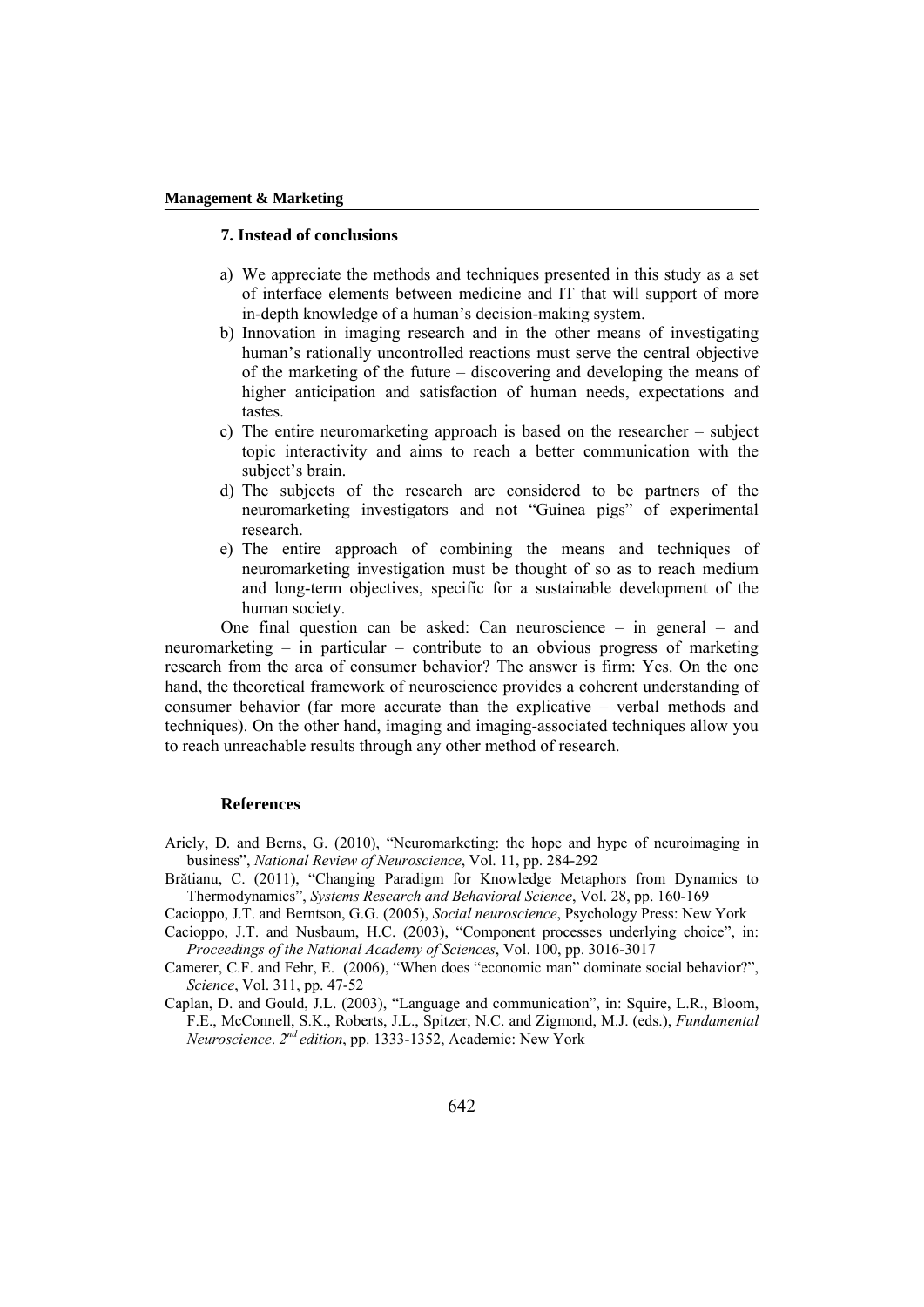- Constensen, A. (ed.) (2011), "Neuromarketing. Umsatzsteigerung durch Neurosychologysche Kundenanalyse", *Fastbook Publishing,* Mauritius
- Damasio, A. (1994), *Descartes' Error. Emotion, Reason, and Human Brain*, *A Grosset/Putman*  Book: New York
- Egidi, G., Nusbaum, H.C. and Cacioppo, J.T. (2008), "Neuroeconomics: Foundational issues and consumer relevance" in: Haugtvedt, C., Kardes, F. and Herr. P. (eds*.*)*, Handbook of Consumer Psychology*, Mahwah, NJ: Erlbaum, pp. 1177-1214
- Fisher, C.E., Chin, L. and Klitzman, R. (2010) "Defining Neuromarketing: Practices and Professional Challenges", *Harv Rev Psychiatry*, Vol. 18, No. 4, pp. 230-237
- Gazzaniga, M.S. (ed.) (2004), *The cognitive neurosciences III*, MIT Press: Cambdridge
- Georges, P. and Badoc, M. (2010), *Le neuromarketingen action. Parler et vedre au cerveau*, EYROLLES – Editions d`Organisation, Paris
- Gilovich, T., Griffin, D. and Kahenman, D. (2002), *Heuristics and biases: The psychology of intuitive judgment*, Cambridge University Press
- Hanes, D.P. and Wurtz, R.H. (2001), "Interaction of the frontal eye field and superior colliculus for saccade generation", *Journal of Neurophysiology*, Vol. 85, pp. 804-815
- Harper, N.S. and McAlpine, D. (2004), "Optimal neural population coding of an auditory spatial cue", *Nature,* Vol. 430, pp. 682-685
- Haynes, J.D. and Rees, G. (2006), "Decoding mental states from brain activity in humans", *Nature Reviews Neuroscience,* Vol. 7, pp. 523-534
- Howard, J.A. and Sheth, J.N. (1969), *The theory of buyer behavior*, Wiley, New York
- Hubert, M. and Kenning, P. (2008), "A current overview of consumer neuro-science", *Journal of Consumer Behavior*, Vol. 7, pp. 272-292
- Kanwisher, N., McDermott, J. and Chun, M.M. (1997), "The fusiform face area: a module in human extrastriate cortex specialized for face perception", *Journal of Neuroscience,* Vol. 17, pp. 4302-4311
- Kenning, P. and Linzmajer, M. (2011), "Consumer neuroscience: an overview of an emerging discipline with implications for consumer policy", *Journal of Consumer Protection and Food Safety*, Vol. 6, pp. 111-125
- Kotler, P., Jain, D.C. and Maesincee, S. (2002), *Marketing Moves*, Harvard Business School Publishing Press, Boston
- Lee, N., Broderick, A.J. and Chamberlain, L. (2007), "What is 'neuromarketing'? A discussion and agenda for future research", *International Journal of Psychophysiology,* Vol*.* 63, pp. 199-204
- Maguire, E.A., Frackowiak, R.S.J. and Frith, C.D. (1997), "Recalling routes around London: activation of the right hippocampus in taxi drivers", *The Journal of Neuroscience*, Vol. 17, pp. 7103-7110
- Maren, S. and Quirk, G.J. (2004), "Neuronal signaling of fear memory", *Nature Reviews Neuroscience,* Vol. 5, pp. 844-852
- McClure, S.M., Li, J., Tomlin, D., Cypert, K.S., Montague, L.M. and Montague, P.R. (2004), "Neural correlates of behavioral reference for culturally familiar drinks", *Neuron*, Vol. 44, pp. 379-387
- McGaugh, J.L. (2000), "Memory a century of consolidation", *Science,* Vol. 287, pp. 248-251
- Miller, E.K. and Cohen, J.D. (2001), "An integrative theory of prefrontal cortex function", *Annual Review of Neuroscience,* Vol. 24, pp. 167-202
- Morin, C. (2011), "Neuromarketing: The New Science of Consumer Behavior", in: *Symposium: Consumer Culture In Global Perspective*, Springer Soc, Vol. 48, pp. 131-135